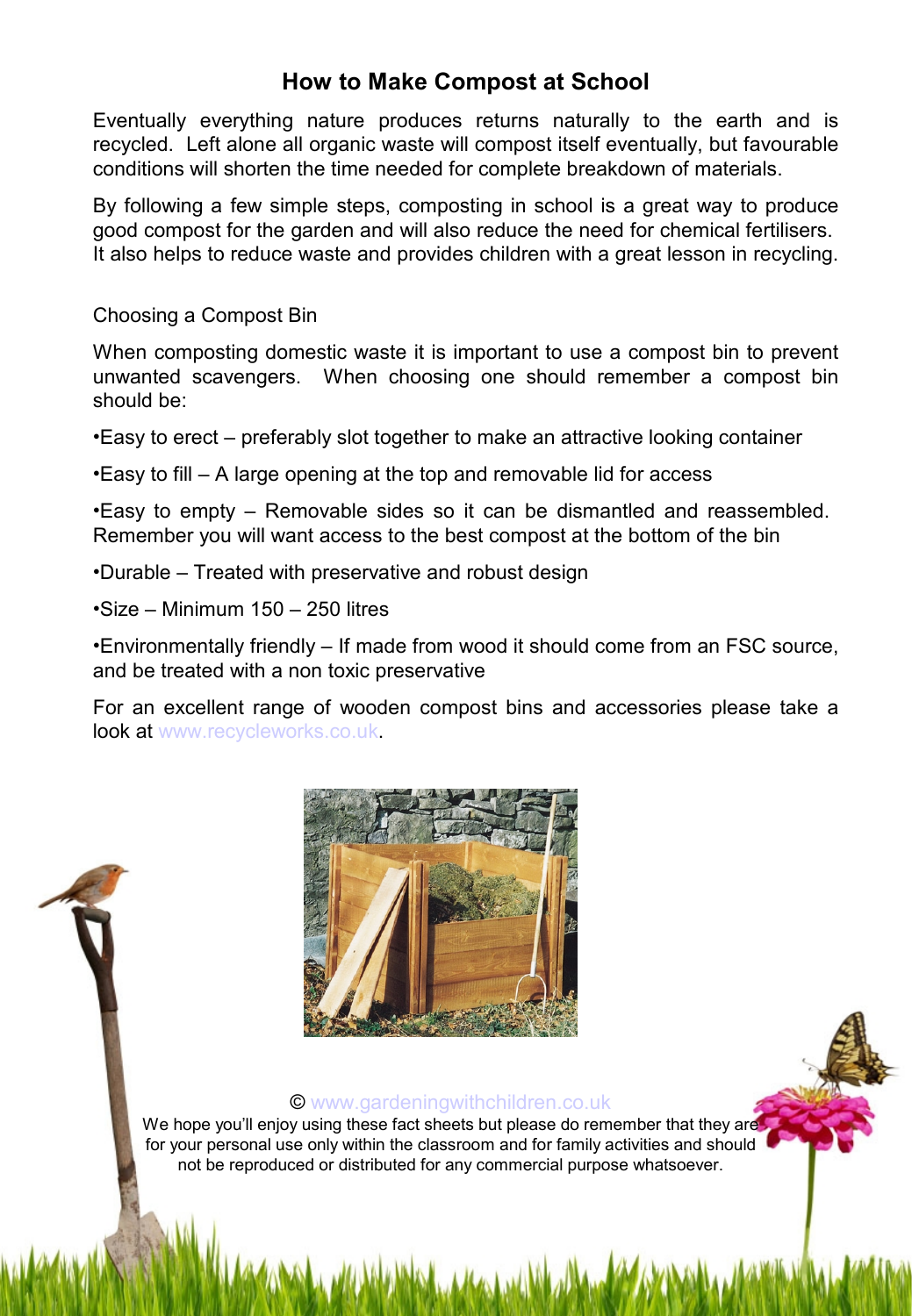# **Other Equipment You Might Need**

- •[Compost Pitch Fork](http://www.recycleworks.co.uk/compost-pitchfork-c-249-p-1-pr-16158.html)
- •[Shredder](http://www.recycleworks.co.uk/scheppach-lonos-3-shredder-45mm-c-257-p-1-pr-16196.html)
- •[Compost thermometer](http://www.recycleworks.co.uk/compost-thermometer-c-249-p-1-pr-16412.html)

•[Kitchen Waste Container](http://www.recycleworks.co.uk/kitchen-caddy-7l-c-272-p-1-pr-16228.html)

# **Sitting the Compost Bin**

For convenience, site the compost bin either near to the source of the materials that will fill it or close to the place where the compost will finally be used. Good drainage is important and a bin placed directly onto the soil will have the benefit of the soil micro-organisms for decomposition. Avoid a location with too much sun or wind. A warm spot with good air circulation is probably best.

## **How to Make Compost.**

**1.** Gather together as much organic waste as possible and make a loose pile inside your compost bin. These organic materials will soon heat up and the composting process starts. The volume then quickly shrinks. The following organic material is suitable for a compost heap:

•Green material such as leaves, grass cuttings, weeds, moss, non-woody plant material and small bits of wood

•Brown materials such as bark, twigs, tough plant stems, dry roots, and shredded hedge trimmings and leaves

•Kitchen fruit and vegetable waste, cooked or uncooked, dead flowers, egg shells, coffee grounds, tea bags and small amounts of natural fabrics, paper and wood ash

•Vegetarian animal litter from small pets and poultry, small amounts of bedding such as straw, hay or wood chippings, hair and feathers

#### © [www.gardeningwithchildren.co.uk](http://gardeningwithchildren.co.uk/)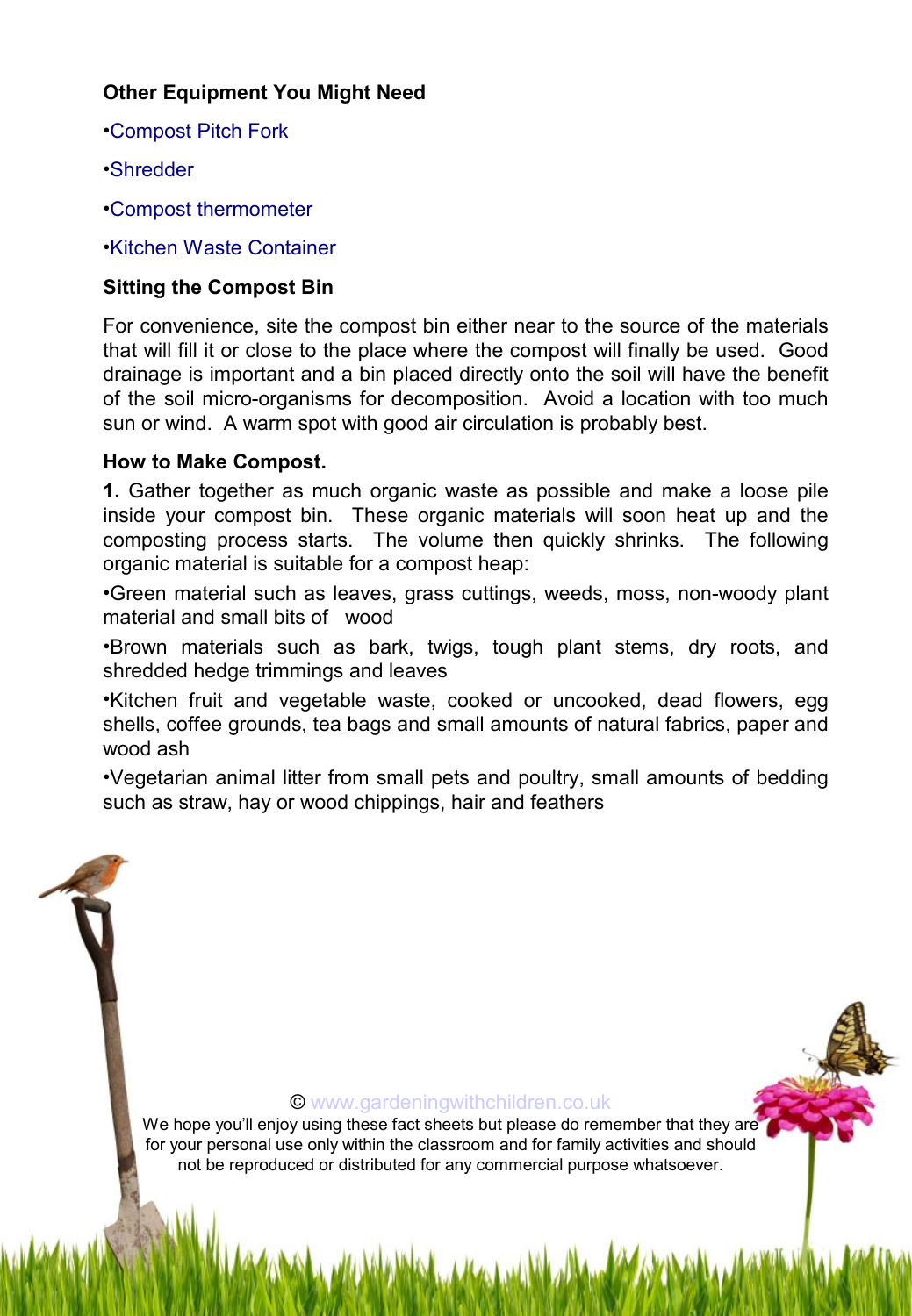**2**. Air is essential for the microbes and bacteria needed for composting. The microbes do the initial breaking down before the worms take over and do the heavy work. Air tends to be compressed out during the initial stages of composting, so it is important to do some aeration by turning the compost in the early stages and incorporating air evenly through. This helps to give an evenly balanced result. Use a pitchfork to make the job easier.

 **3.** The heat naturally generated, quickly builds up again as the microbes resume composting in the improved conditions. The temperature will quickly reach around 65°C in a large well-mixed pile. This will help destroy seeds, weeds and disease and the materials will decompose much faster. Note that soft green materials are particularly important to build up heat in the compost heap. Ideally these should make up around a quarter to a half of the bin contents.

**4.** Check the compost heap regularly. Compost should be moist to give the best results, and dry materials take longer to break down. Conversely the natural bacteria and worms can't work well in waterlogged conditions and the compost will rot rather than decompose and it may then begin to smell. As a guide, if you squeeze a handful of compost water should not run off. If it does, add dry material to correct the balance. Alternatively if the compost is very dry add a bucket of water. A close fitting lid on top of the compost will help to maintain favourable conditions.

**5.** Once the compost bin is full and the contents have stopped shrinking quickly the compost can be left to mature. At this point you can start a new compost pile. In time the contents will become unrecognisable and the mixture will be ready for use. A big well-managed mixed pile can be ready for use in a few months. An unattended pile may take about a year.



#### © [www.gardeningwithchildren.co.uk](http://gardeningwithchildren.co.uk/)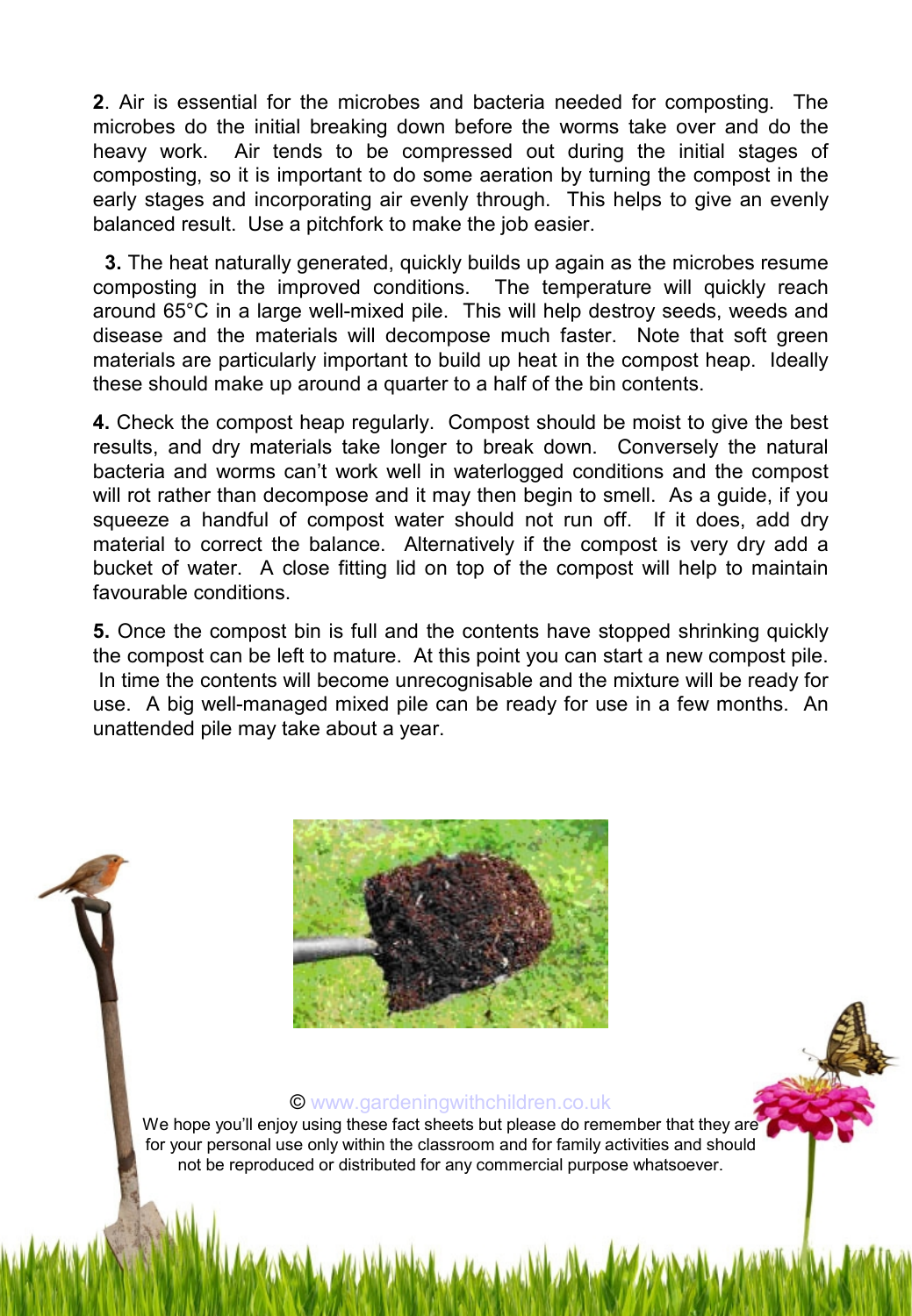# **Hints & Tips**

### **Material Size & Composition**

The smaller the size of the material waste the faster it will compost. For example, if your school has lots of half eaten apples, try chopping them up into smaller pieces before putting into the compost bin.

Also, composting works best when there is a good mix of materials. It is better to avoid putting in large quantities of one waste type unmixed. So if you have quantities of shredded paper or paper towels, make sure these are well mixed in with fruit and vegetable waste.

### **Unsuitable Materials To Avoid**

- •Grease, fats and cooking oil
- •Raw and cooked meats
- •Nappies
- •Coal, ash, soot
- •Glass
- •Plastic
- •Metal
- •Man-made fabrics
- •Very large amounts of paper
- •Materials that have been treated with herbicide or pesticide
- •Plants infested with persistent diseases
- •Waste from pet dogs, cats, birds etc

#### © [www.gardeningwithchildren.co.uk](http://gardeningwithchildren.co.uk/)